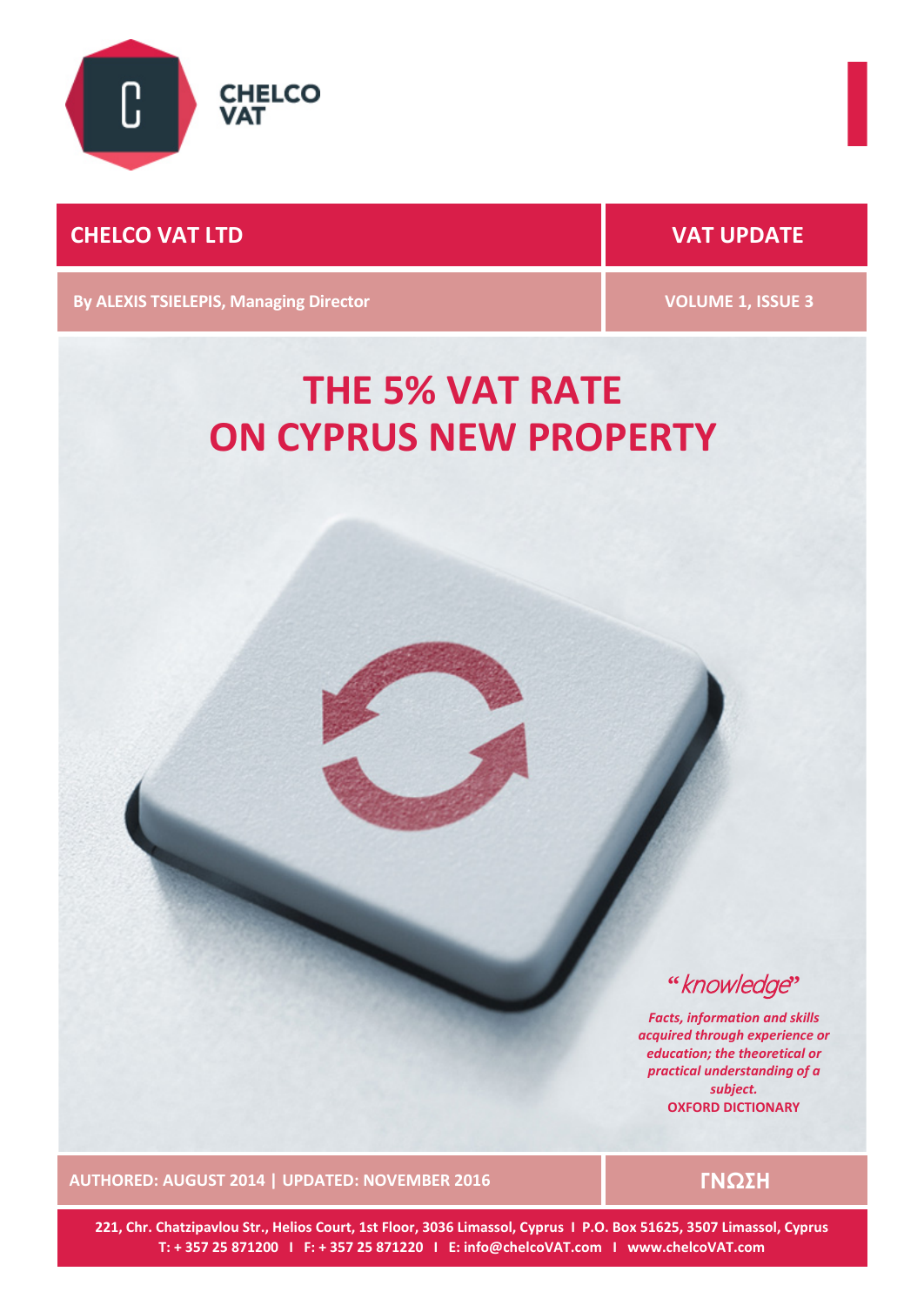#### **1.0 Introduction**

When building or buying new immovable property in Cyprus, advertising often refers to only 5% of Value Added Tax (VAT) as opposed to the standard rate of 19%. Indeed there are possibilities when one's next home in Cyprus will be subject to the 5% reduced rate of VAT.

This update explains the principles and conditions which must be met so that the purchase or construction of a new residence is subject to VAT at the reduced rate of 5%.

## **2.0 Legislation – European Union**

VAT legislation across the countries forming the European Union is to a large extent harmonised. However, the use of the reduced rate in a member state is restricted to specific transactions that are provided for, in the EU VAT Directive *(Council Directive 2006/112/EC of 28 November 2006 on the common system of Value Added Tax).* Therein, Article 98 permits the use of a reduced rate but only to supplies of goods and services in the categories set out in Annex III of the Directive.

Paragraph 10 of Annex III details the relevant EU provision that forms the basis of the 5% rate to new residences in Cyprus, and states:

#### *"…provision, construction, renovation and alteration of housing, as part of a social policy."*

Looking at the Cyprus legislation (explained below), there is immediately an issue of conflict with the EU Directive. This has to do with the last part of the paragraph that states:

#### *'…as part of a social policy'.*

Although when the 5% rate was being championed by the political parties to help first time buyers get on the property ladder, there was a clear hidden agenda which was to help the construction industry in general to offer cheaper housing to wealthy buyers. This is why the restrictions to the 5% reduced rate provided for in the Cyprus legislation make reference only to the size of the property and not to its value, with the size being very generous.

Thus, a 200 sq.m. house on the beach in Limassol, which may sell in excess of  $\epsilon$ 2 ml + VAT, will also be within the scope of the 5% reduced rate. Therefore, strictly speaking it is questionable whether the 5% reduced rate provisions on properties form part of a social policy. This of course is more generally the weakness of a reduced rate of VAT i.e. that it has a universal application and does not target the population that needs it most.

#### **3.0 Legislation - Cyprus**

The supplies that are subject to the 5% reduced rate of VAT are detailed in Table C of Schedule 5 of the Cyprus VAT Laws *(The VAT Laws, N95(I)/2000 as amended).* Table C first appeared in the legislation on 7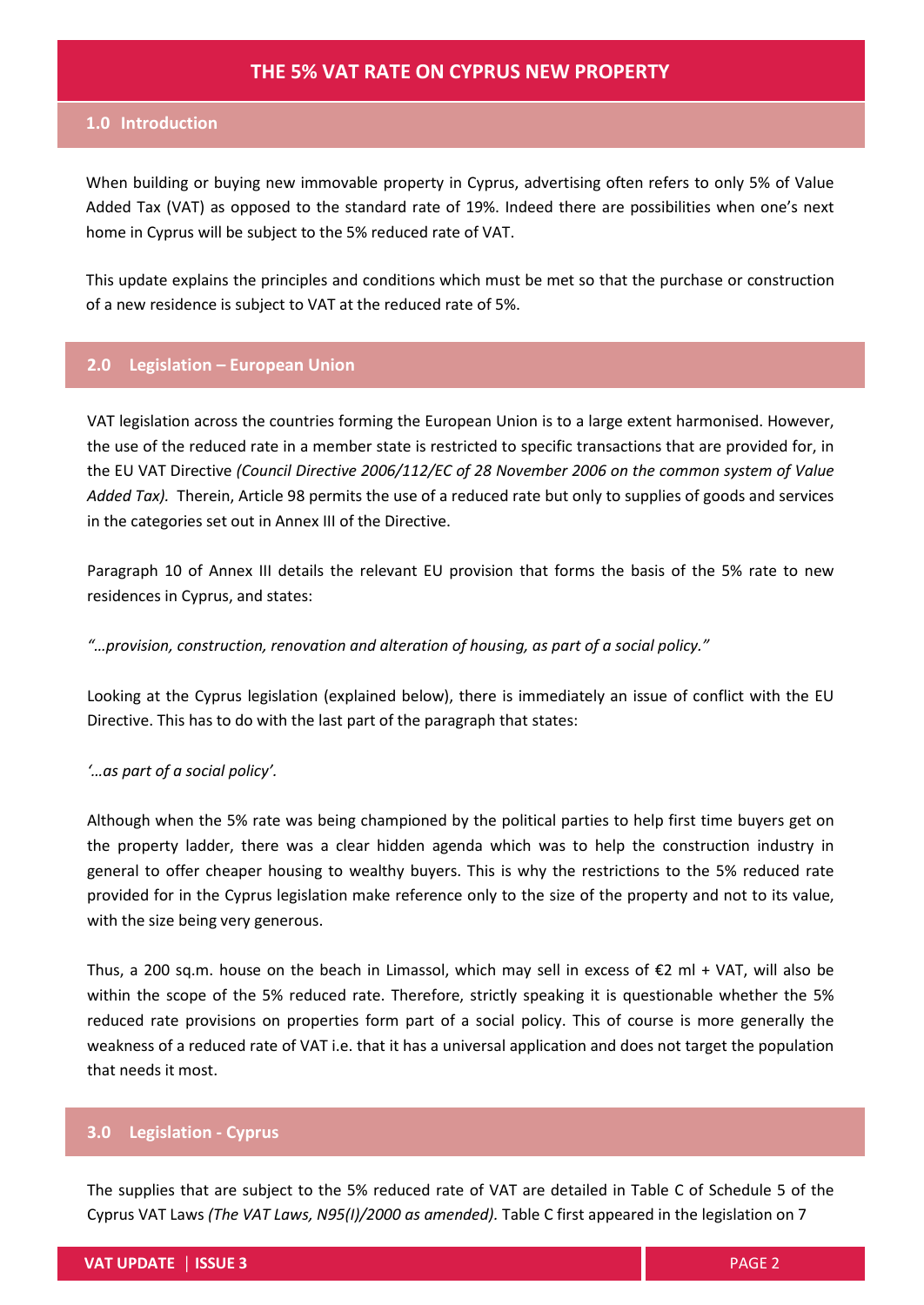October 2011. However, those who were championing the legislation on behalf of the developers rather than the first time buyers, quickly realised the mistake they had done, given that the initial legislation only applied to EU citizens who were permanently residing in Cyprus. This naturally ruled out most of the prospective and lucrative clientele from non EU countries, notably Russia.

To fix this discrepancy, the House of Representatives amended the legislation so that from 8 June 2012 as per law N.73(I)/20[1](#page-2-0)2<sup>1</sup>, the condition that eligible persons were only those who were citizens of the Republic of Cyprus or another Member State and where permanently residing in Cyprus was eliminated and going forward any person living anywhere could benefit from the 5% reduced rate.

Today the reduced VAT rate is available to eligible persons, defined as any physical persons who:

- Have completed their 18th year of age on the date of applying for the reduced rate;
- Acquire the property for use as their main and permanent place of residence in Cyprus;
- Do not own any other property in Cyprus which was acquired with the reduced VAT rate.

The property acquired would need to be a new property which will be used for the first time from the date it was delivered or constructed as per the provisions of the Eighth Schedule of the Cyprus VAT Laws. As of  $18/11/2016$  $18/11/2016$  $18/11/2016$  when N.119(I)/2016<sup>2</sup> was published there is no limit to the size of the property. Thus, as of 18/11/2016 all new residences are eligible for the reduced 5% VAT rate which applies for the first 200 sq.m. For residences bigger than 200 sq.m. the standard rate of 19% applies on the value of covered areas in excess of 200 sq.m. (This has been confirmed by the Cyprus Courts in Case 549/2013 of 28/03/2016, Achilleas Kyprianou vs Ministry of Finance). Our understanding is that is that this equates to a hybrid VAT rate apportioned over the total covered areas of the residence which applies on the invoices issued by the constructor/seller after the relevant written authorisation is received from the VAT Authorities (see example 1 below).

Following removal of the size limitation we are of the opinion that eligible persons whose application was denied in the past because the residence exceeded the maximum allowable size of 275 sq.m. now have the right to reapply under the revised legislation under the premise that they have not yet taken possession of the residence. We hold a reservation for this position as the Tax Department has not yet published its position with regards to the practice they will follow after the latest revision of the legislation.

The eligible person must submit to the Tax Department their application for the reduced rate before taking possession of the house. The reduced rate may only be applied by the constructor/seller after obtaining the written approval from the Tax Department. Invoices issued prior to obtaining the approval must bear VAT at the standard rate and this VAT will be corrected after obtaining the written approval.

Application of the 5% reduced rate is granted on the presumption that the residence will be used as the primary and permanent residence of the owner for a period of 10 years<sup>[3](#page-2-2)</sup>. If the owner ceases to use the residence as his primary and permanent residence, he is obliged to notify the VAT Authorities within 30 days from the day he ceases to do so and pay back the difference between the reduced and the standard rate in analogy for the years remaining out of the 10. Paying back the difference for ceasing to use the

<span id="page-2-2"></span><span id="page-2-1"></span>

<span id="page-2-0"></span><sup>&</sup>lt;sup>1</sup> Web link for N.73(I)/2012: http://www.cylaw.org/nomoi/arith/2012\_1\_073.pdf<br><sup>2</sup> Web link for N.119(I)/2016: http://www.cylaw.org/nomoi/arith/2016\_1\_119.pdf<br><sup>3</sup> As per the practice of the VAT Authorities the 10 year per first used. For example if an eligible person buys a residence under the reduced rate scheme and moves in on 15/09/2014, then the 10 year period elapses on 14/09/2024.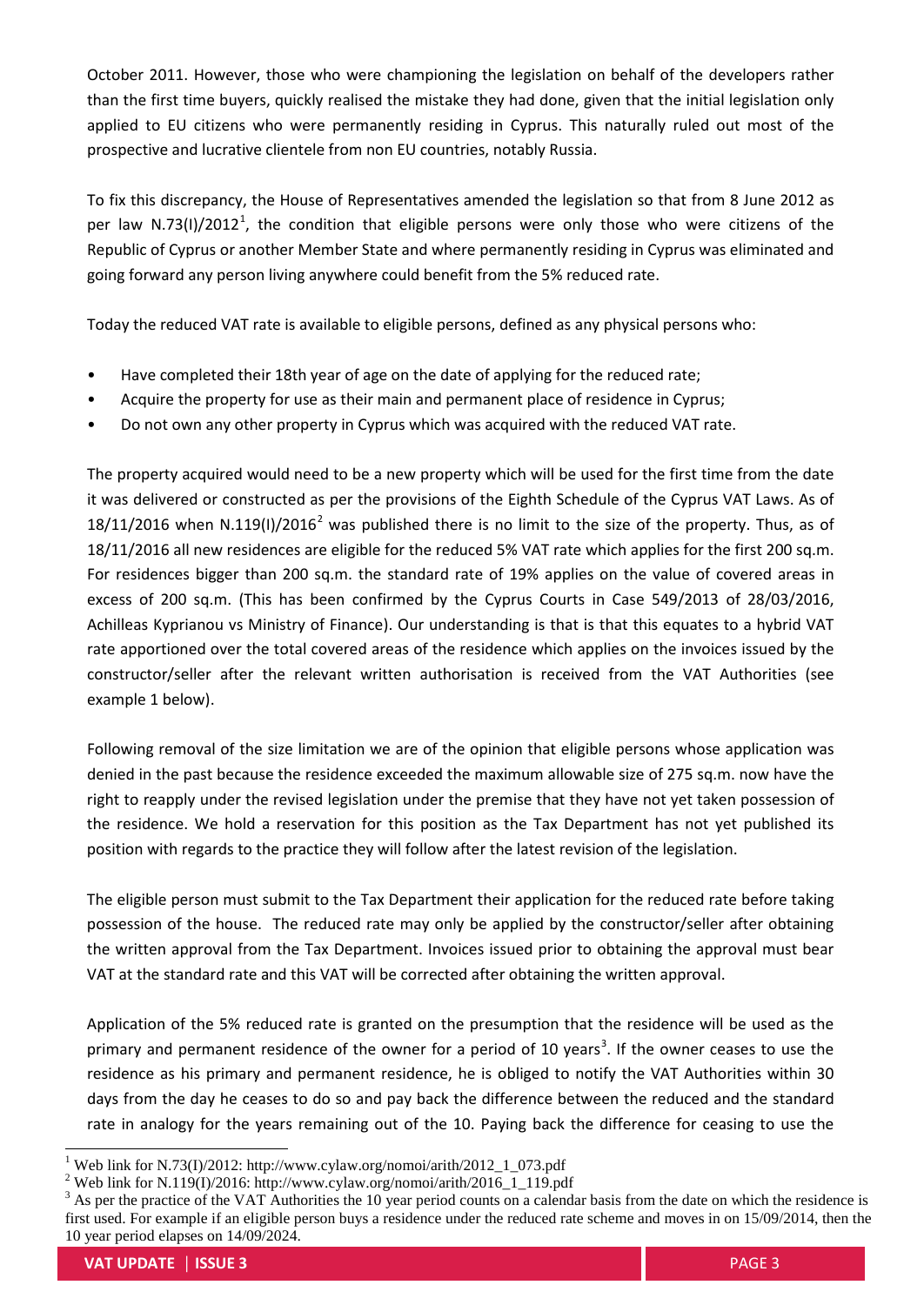residence as a primary and permanent residence within 10 years does not apply in the following 2 cases:

- (a) In case of death of the owner;
- (b) In case the owner transfers title of the residence to an adult child of his who is not himself an eligible person at the time of the transfer. We understand this to mean that the exemption does not apply when the adult child in question, or his spouse, already are in possession of a primary and permanent residence even though it may not have been obtained under the reduced rate scheme.

Following the revision of the law introduced with N.119(I)/2016 on 18/11/2016, persons who have obtained a residence under the reduced rate scheme now have the right within the 10 years period to elect to payback the total difference to the standard rate on one residence so that they may claim the reduced rate on another residence to be obtained within the 10 years period. This means that a person who has obtained a residence under the reduced rate scheme has the below options when they intend to acquire another residence within 10 years:

- (a) Pay back the difference between the reduced and standard rate without a time period analogy on the first residence and be allowed to claim the reduced rate on the second residence, or;
- (b) Pay back the difference between the reduced and standard rate with an analogy to the remaining years out of 10 for the first residence without having the right to claim the reduced rate on the second residence, until the 10 year period has elapsed from the date of the first transaction at the reduced rate.

Please consider Examples 2 and 3 below for a better illustration of the above options and the rights allowed under the revised law for the 10 year period.

#### **4.0 Examples**

#### 4.1 Example 1

A family with two children purchases a house in Limassol on the beach for €3 ml + VAT in December 2016. The house has a total covered area of 360 363 sq.m.

No limit of total covered area applies as of 18/11/2016 so the buyer has the right to apply for the reduced rate of 5%. The first 20 sq.m. will be subject to the reduced rate of 5% and the remaining 160 sq.m. will be subject to VAT at the standard rate of 19%. Thus, the effective VAT rate will be  $(200/360*5%)+(160/360*19%) = 11,22%$ .

Total VAT payable: €3.000.000 \* 11,22% = €336.667

#### 4.2 Example 2

An eligible person purchases a 2 bedroom apartment in September 2016 of 90sq.m. for a price of €500.000 +5% VAT (€25.000) taking advantage of the reduced rate scheme.

Due to change in family circumstances in September 2017 (exactly one year after the first purchase) the eligible person found a new house of 250sq.m. for a value of €850.000.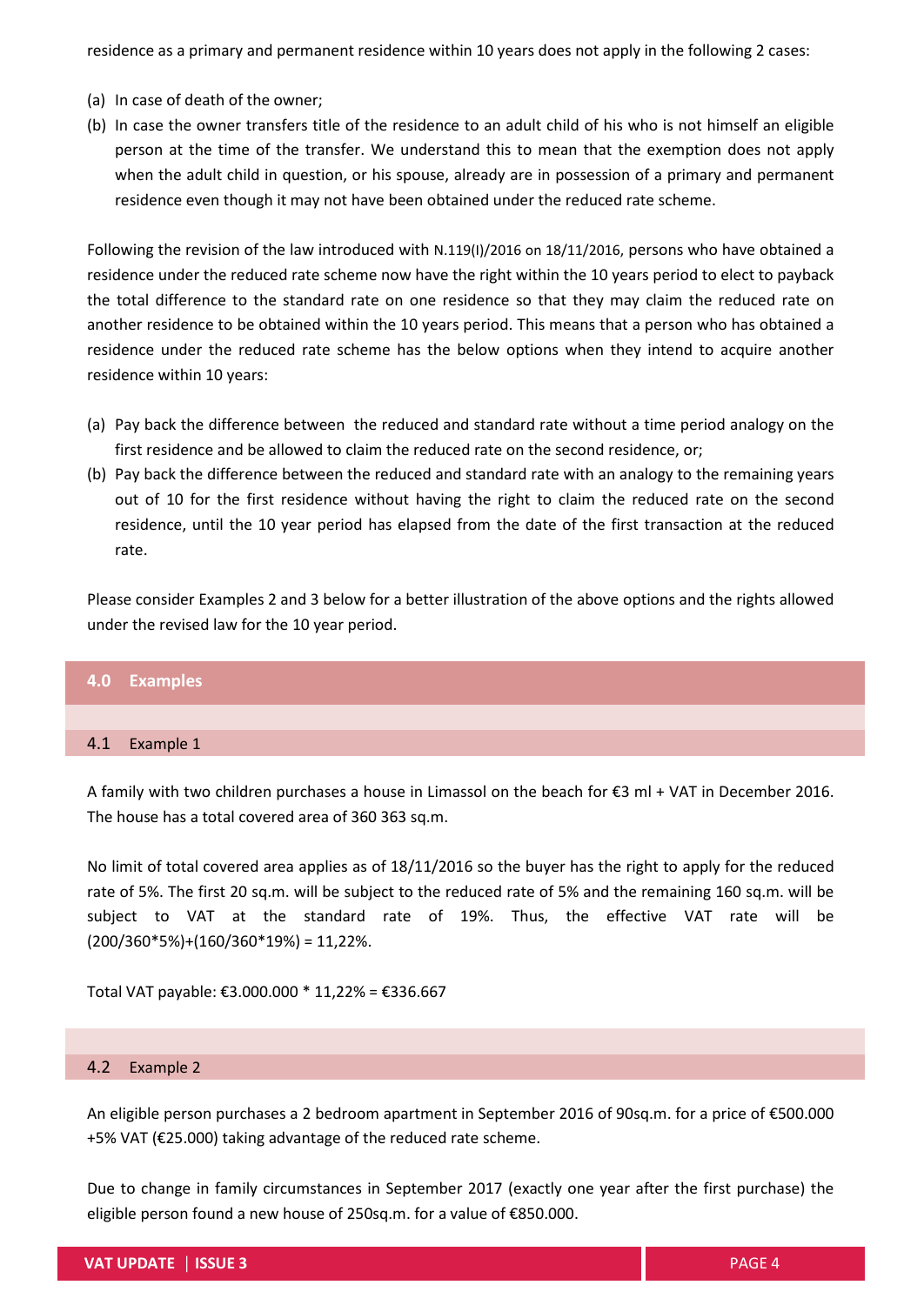The eligible person now has the below 2 choices to chose from with regards to the treatment for the second transaction:

- (a) Pay back the difference between the reduced and standard rate in full, without a time analogy, for the first residence and apply for the reduced rate on the second residence.
	- Pay back VAT of  $\text{\textsterling}70.000$  ( $\text{\textsterling}500.000$ \*(19%-5%)) for the 2 bed apartment (first residence)
	- Apply for the reduced rate on the new residence which means that effectively VAT of €66.300 (€850.000\*200/250\*5%)+(€850.000\*50/250\*19%) will be paid for the new residence compared to €161.500 if the standard rate was applied. This translates to an effective hybrid VAT rate of 7,8%.
- (b) Pay back the difference between the reduced and standard rate with a time analogy for the first residence and have no right to apply for the reduced rate on the second residence.
	- Pay back VAT for the remaining 9 years on the first residence. (€500.000\*19%\*9/10)-  $(E25.000*9/10) = E63.000$
	- Pay VAT at the standard rate for the new residence ( $\epsilon$ 850.000\*19%) =  $\epsilon$ 161.500

Under option (a) the total VAT cost for the 2 residences is €161.300 (€25.000+€70.000+€66.300). Under option (b) the total VAT cost for the 2 residences is €249.500 (€25.000+€63.000+€161.500).

Under this scenario it seems logical for the person to take advantage of the right granted under Ν.119(Ι)/2016 and transfer the reduced rate on the second residence.

### 4.3 Example 3

An eligible person purchases a residence in September 2014 of 200 sq.m. for a price of €2.500.000 + 5% VAT of €125.000 and the reduced rate scheme.

Due to changes in family circumstances he decides in September 2022 (exactly 8 years after moving into the first residence) to get another residence of 100sq.m. for a value of €1.000.000 + VAT.

The eligible person now has the below 2 choices to chose from with regards to the treatment for the second transaction:

- (a) Pay back the difference between the reduced and standard rate in full, without a time analogy, for the first residence and apply for the reduced rate on the second residence.
	- Pay back VAT of €350.000 (€2.500.000\*(19%-5%)) for the first residence.
	- Apply for the reduced rate on the new residence which means that VAT of € 50.000 (€1.000.000\*5%) will be paid for the new residence compared to €190.500 if the standard rate was applied.
- (b) Pay back the difference between the reduced and standard rate with a time analogy for the first residence and have no right to apply for the reduced rate on the second residence.